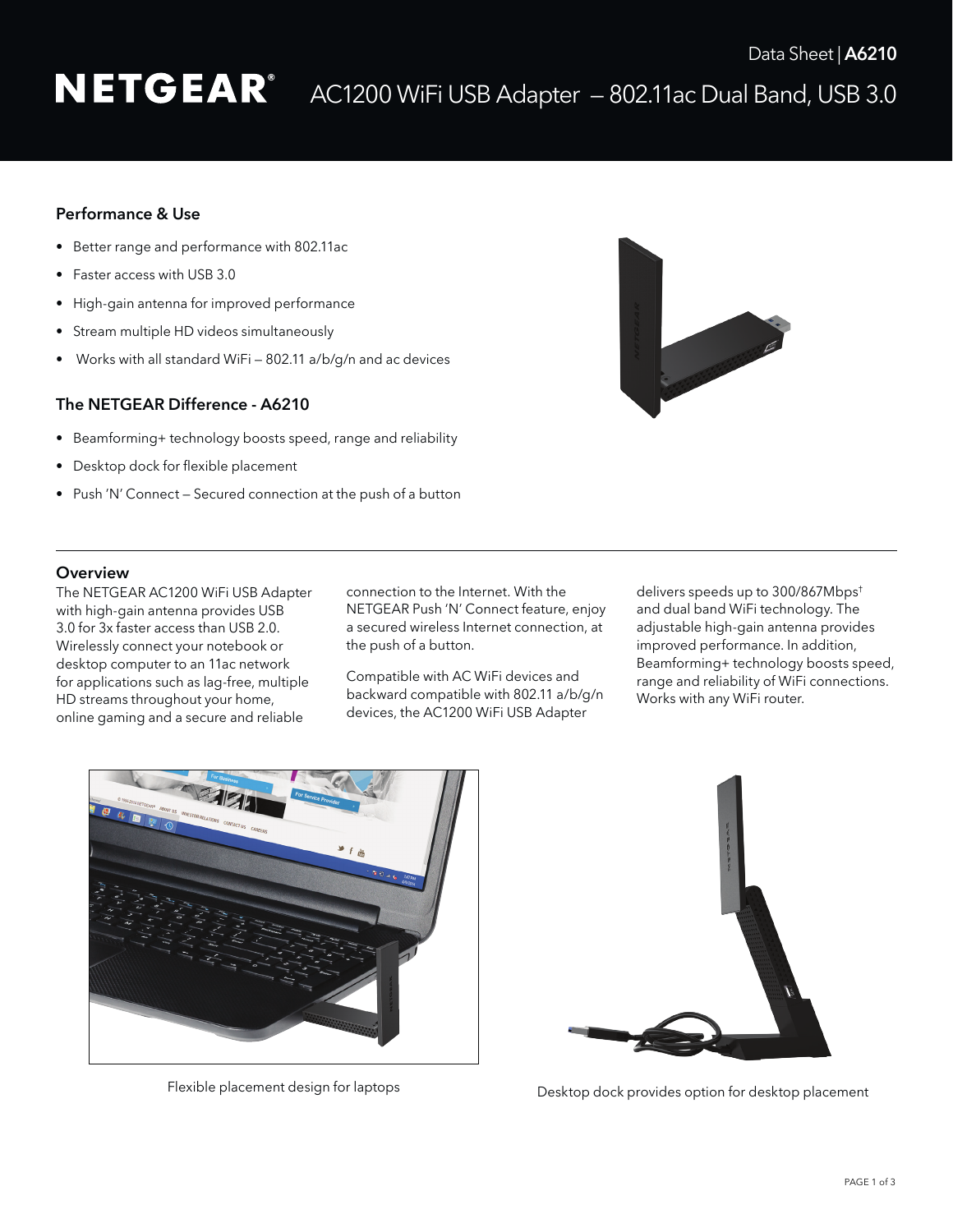# **NETGEAR®** AC1200 WiFi USB Adapter — 802.11ac Dual Band, USB 3.0

# Speed

Fast download speeds of up to 300/867Mbps† enable applications like multiple HD video streaming. 11ac WiFi with dual band technology provides whole home coverage and everything you need for a fast connected home.



AC WIFI—300/867Mbps† speeds

# WiFi Range

The NETGEAR AC1200 WiFi USB Adapter boosts WiFi connectivity throughout your medium to large home for all your Internet-enabled devices.



Reliable Connections

Stay connected—with your devices, your media, and your friends. Dual band WiFi provides two separate WiFi networks—2.4GHz for legacy devices and 5GHz which is less interference-prone for media streaming.



EXTENDED RANGE–WiFi coverage throughout your medium to large home



ANTENNA—Optional antenna positioning for additional performance



(v) (v) DUAL BAND–Reduces interference for better connections to more WiFi devices



 $\frac{1}{115R30}$  USB 3.0-Faster access with USB 3.0

# Ease Of Use

Use Push 'N' Connect to add devices to your home network with a push of a button.



COMPATIBLE–Works with 802.11 a/b/g/n and ac WiFi routers



PUSH 'N' CONNECT - Easy push button WiFi connections (WPS)<sup>1</sup>



DESKTOP DOCK—Provides option for better desktop placement

#### Ideal Uses

With the AC1200 WiFi USB Adapter, connect a laptop computer to an 11ac home network for applications such as lag-free multiple HD streaming, multi-player online gaming, ultra-fast, reliable connection to the Internet and a secure wireless connection.



 Emailing, chatting, surfing, music and video streaming



Online gaming

Multiple HD streaming simultaneously